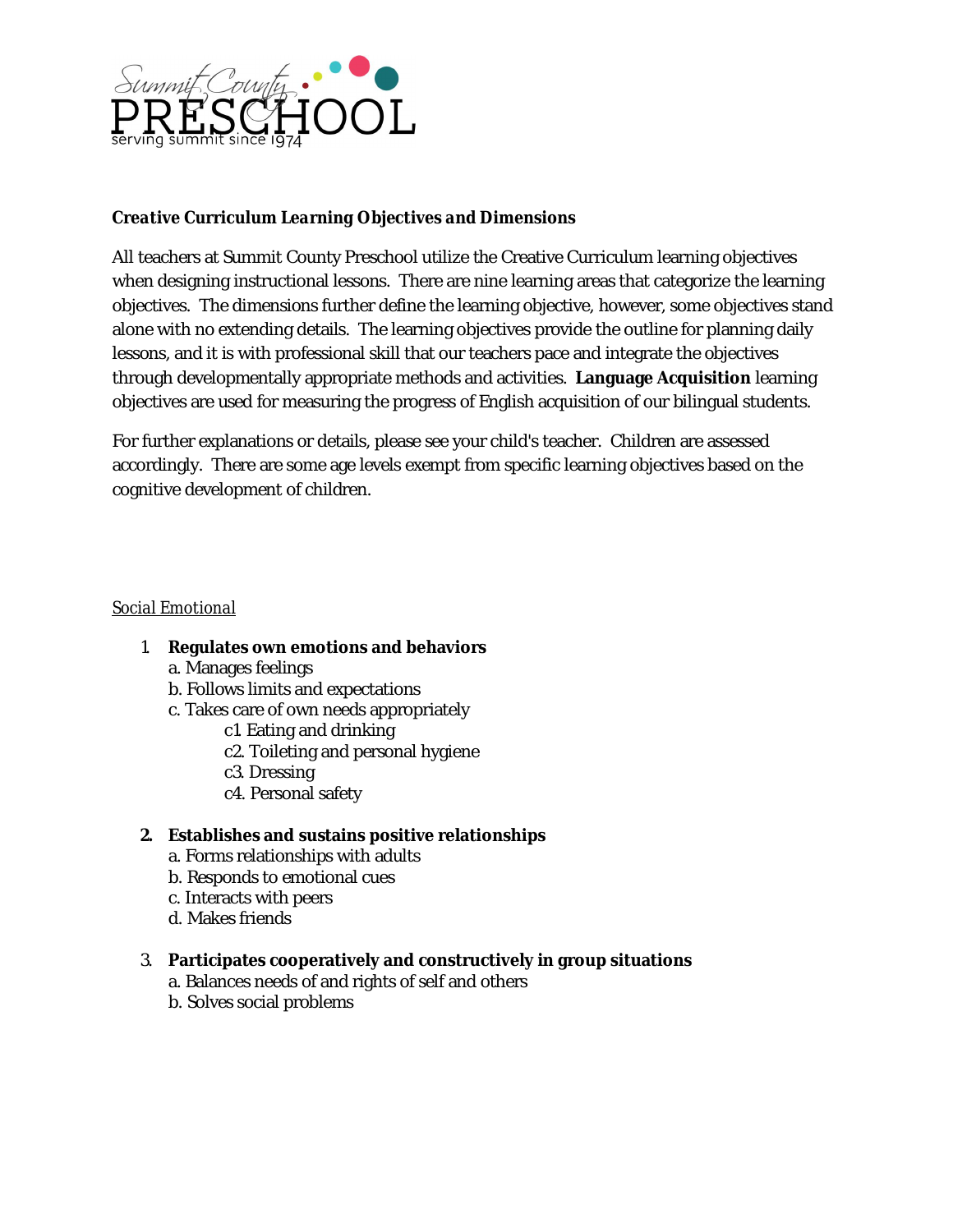

## *Physical*

- **1. Demonstrates travelling skills**
- **2. Demonstrates balancing skills**
- **3. Demonstrates gross motor manipulative skills**
- **4. Demonstrates fine motor strength and coordination**
	- a. Uses fingers and hands
	- b. Uses writing and drawing tools

# *Language*

- **1. Listens to and understands increasingly complex language**
	- a. Comprehends language
	- b. Follows directions
- **2. Uses language to express thoughts and needs**
	- a. Uses and expanding expressive vocabulary
	- b. Speaks clearly
	- c. Uses conventional grammar
	- d. Tells about another time or place
- **3. Uses appropriate conversational and other communication skills**
	- a. Engages in conversations
	- b. Uses social rules of language

# *Cognitive*

- **1. Demonstrates positive approaches to learning**
	- a. Attends and engages
	- b. Persists
	- c. Solves problems
	- d. Shows curiosity and motivation
	- e. Shows flexibility and inventiveness in thinking

# **2. Remembers and connects experiences**

- a. Recognizes and recalls
- b. Makes connections
- **3. Uses classification skills**
- **4. Uses symbols and images to represent something not present**
	- a. Thinks symbolically
	- b. Engages in sociodramatic play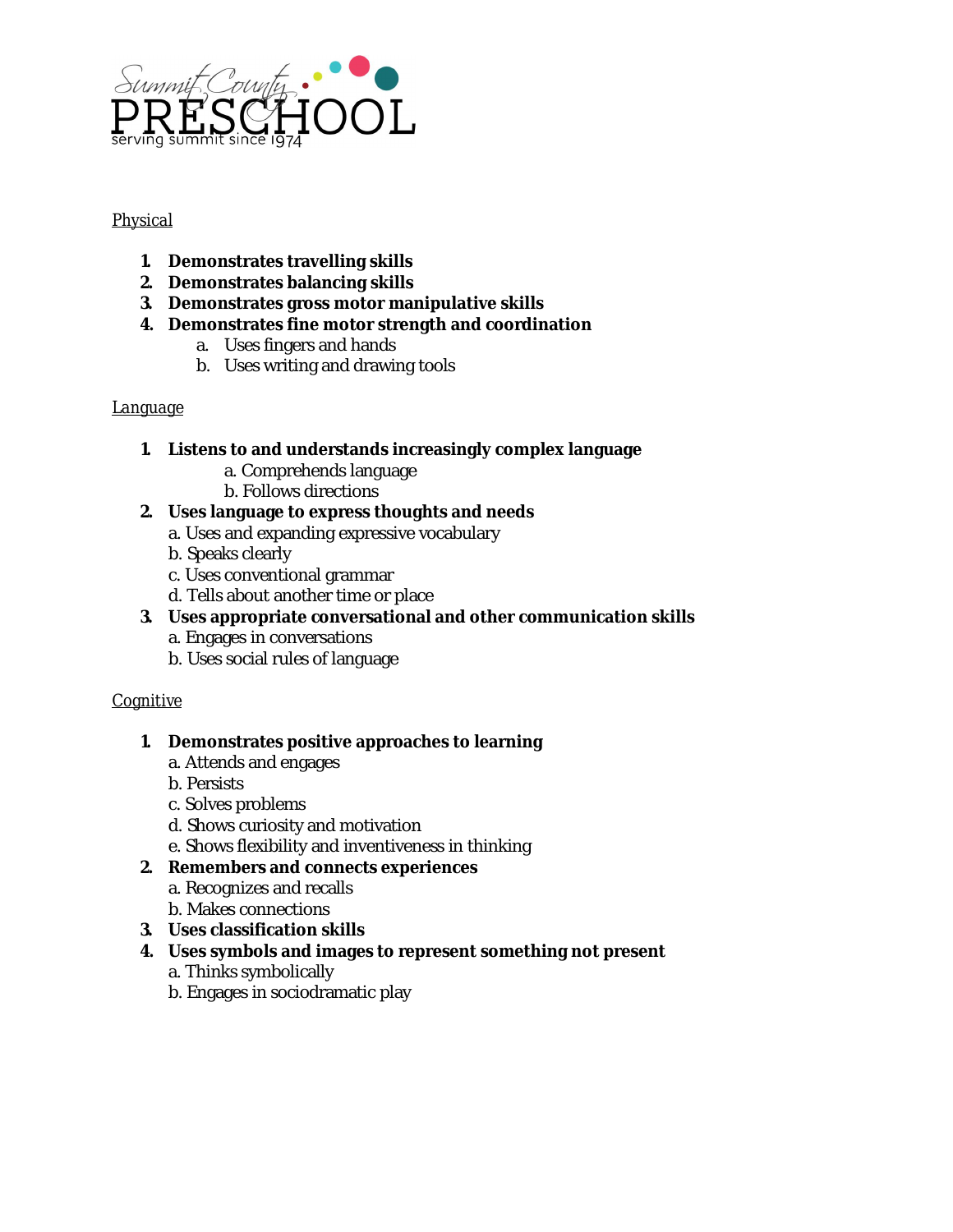

## *Listening*

### **1. Demonstrates phonological awareness**

- a. Notices and discriminates rhyme
- b. Notices and discriminates alliteration
- c. Notices and discriminates smaller and smaller units of sound

## **2. Demonstrates knowledge of the alphabet**

- a. Identifies and names letters
- b. Uses letter-sound knowledge
- **3. Demonstrates knowledge of print and its uses**
	- a. Uses and appreciates books
	- b. Uses print concepts

# **4. Comprehends and responds to books and other texts**

- a. Interacts during read-aloud and book conversations
- b. Uses emergent reading skills
- c. Retells stories

# **5. Demonstrates emergent writing skills**

- a. Writes name
- b. Writes to convey meaning

#### *Mathematics*

- **1. Uses numbers concepts and operations**
	- a. Counts
	- b. Quantifies
	- c. Connects numerals with their quantities
- **2. Explores and describes spatial relationships and shapes**
	- a. Understands spatial relationships
	- b. Understands shapes
- **3. Compares and measures**
- 4. **Demonstrates knowledge of patterns**

#### *Science and Technology*

- 1. Uses scientific inquiry skills
- 2. Demonstrates knowledge of the characteristics of living things
- 3. Demonstrates knowledge of the physical properties of objects and materials
- 4. Demonstrates knowledge of the Earth's environment
- 5. Uses tools and other technology to perform tasks